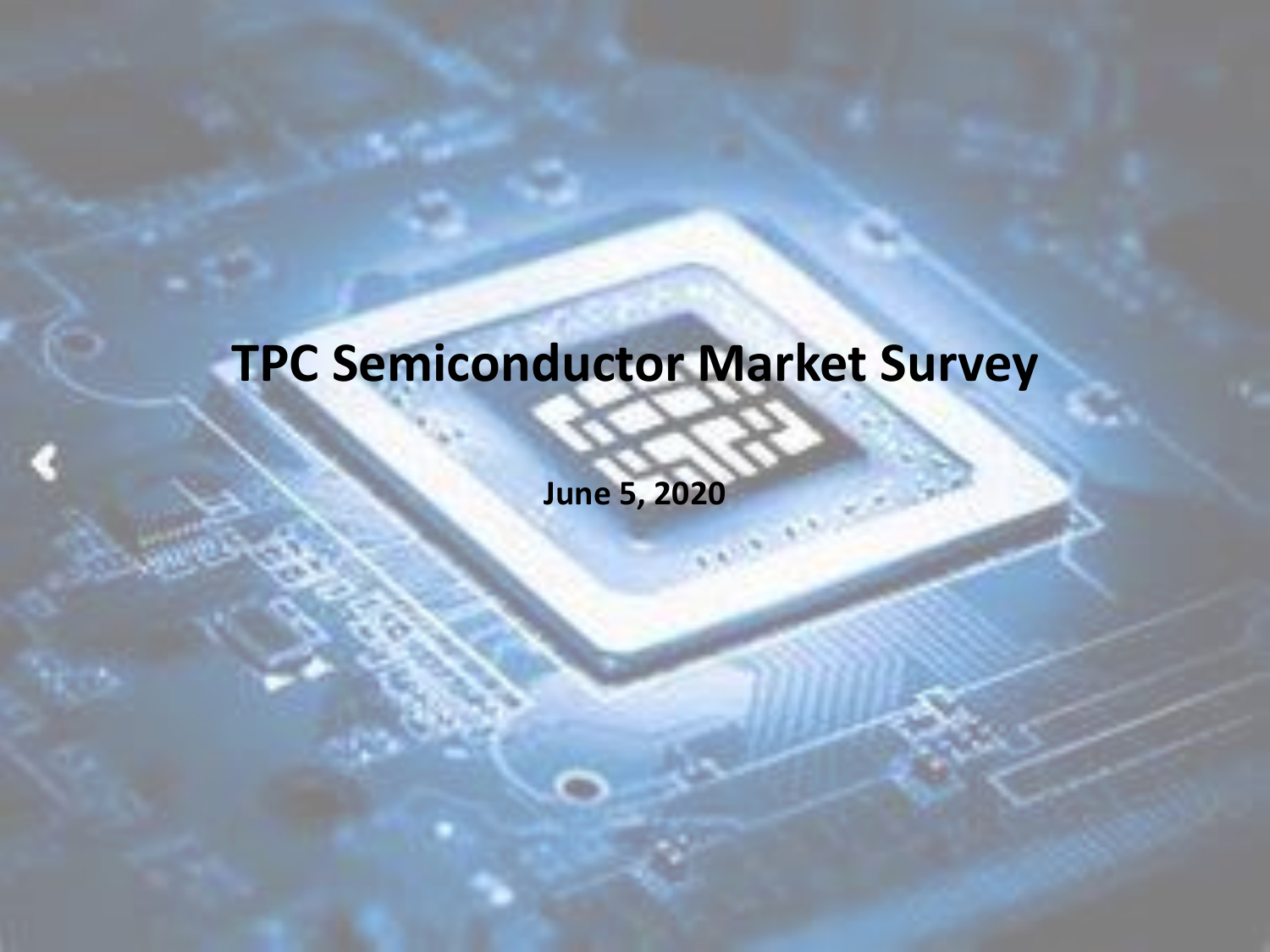### TPC May 2020 Survey Summary

*Survey Date: May 29 – June 1 Respondents: ~6,200 Location: Worldwide (~80% Asia) Who: Active Electronics Industry Professionals Response Composition (multiple choices): Industrial 39%, Auto 20%, Comm 23%, Computing 21%, Mobile 36%, Data Ctr 17%, Other 11%*

- We completed our monthly survey last weekend (~6,200 respondents) which saw weakening in both C2Q &C3Q growth expectations. In addition C2Q bookings expectations also slightly weakened while C3Q booking remained roughly the same.
- End customers have still been reluctant to cancel production to their manufactures instead pushing out production into future quarters but appear to be booking less for the near term during the past 30 days.
- The survey showed a growth outlook for C2Q20 weaker vs. last month with 47% expecting q/q growth vs. 53% previously, but only 14% see it as weaker vs. 12% last month.
- The survey showed a weakening in bookings growth outlook for C3Q20 with 33% expecting improving bookings vs. C2Q compared to 36% last month. Only 13% expect weaker bookings.
- Backlog cancellation expectations (slide 6) shows a reverse in the past 3 month's trend of decreasing cancellations over the last 3 months which we view as slightly negative.
- Availability of critical parts are now becoming less of a concern with lead-times shrinking slightly and inventories starting to increase slightly. Slide 7, which shows a more granular view of inventory by key components, showed improvements across most products in inventory and availability.
- The Consumer segment has shown improvement over the past couple of months while the Automotive segment continues to deteriorate. Communications and Industrial remain little changed.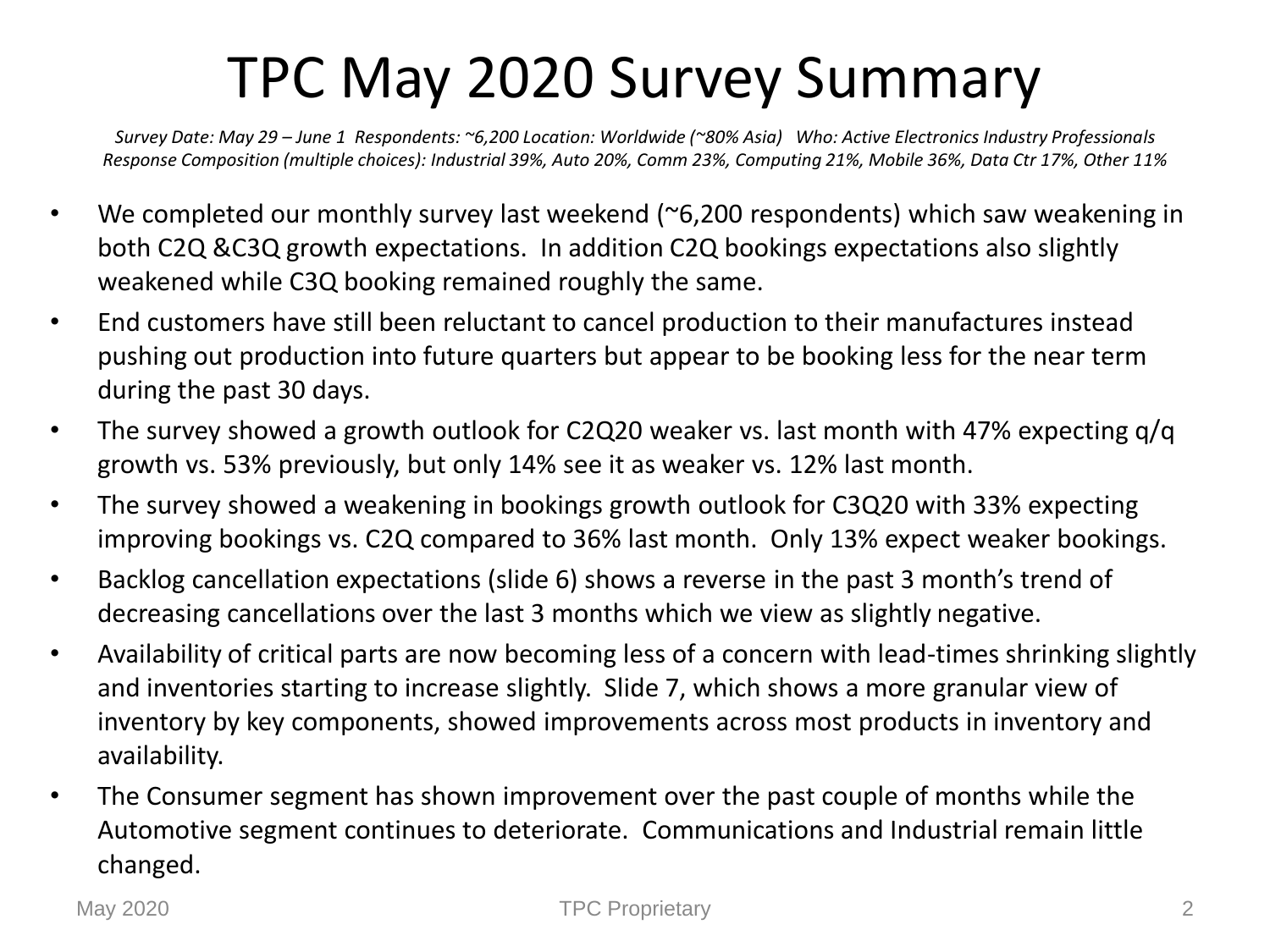#### Q/Q Demand Growth Outlook



May 2020 **TPC Proprietary** 3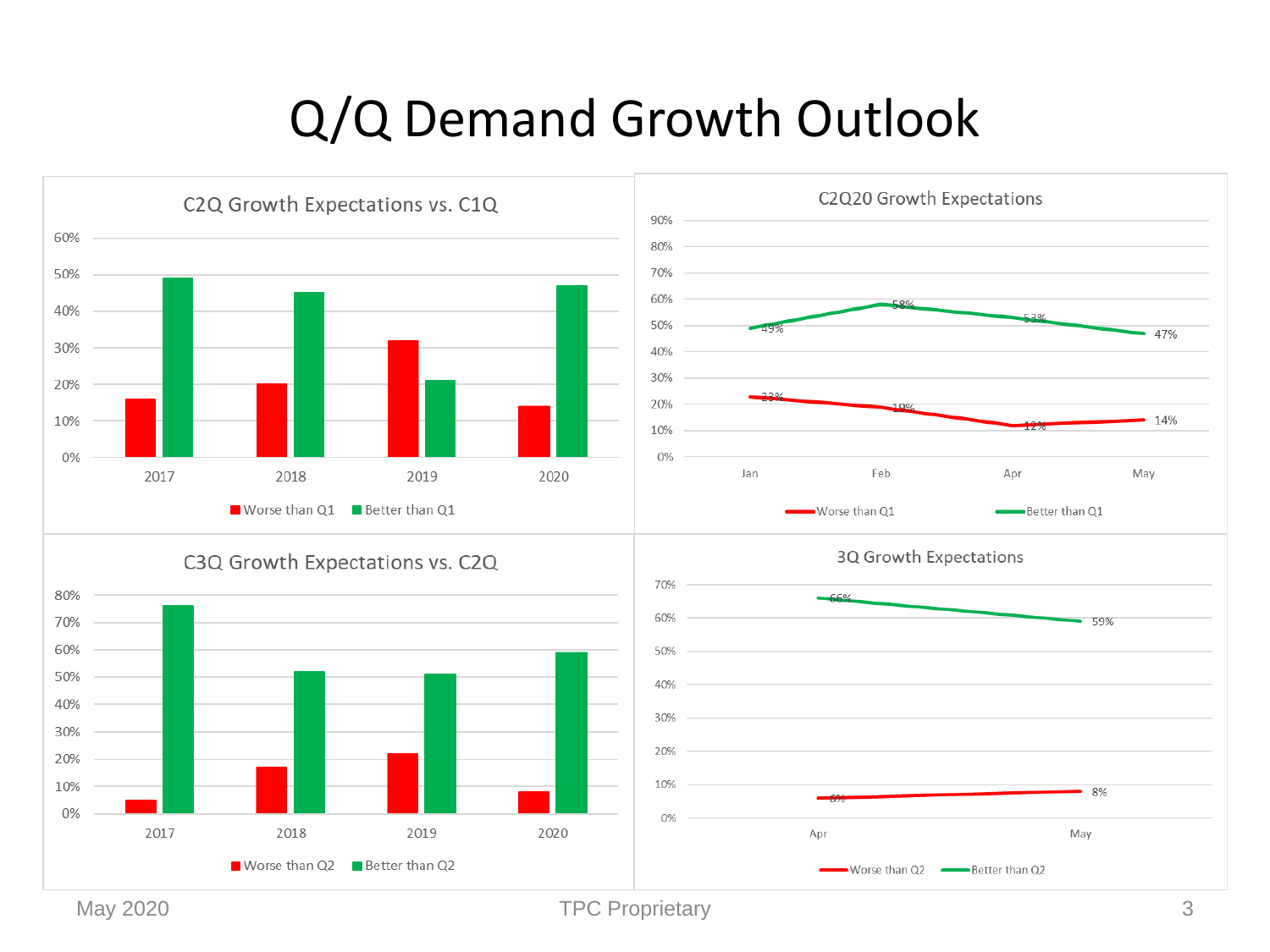## Q/Q Seasonality Expectations



May 2020 **TPC Proprietary All and All 2020 All 2020 A**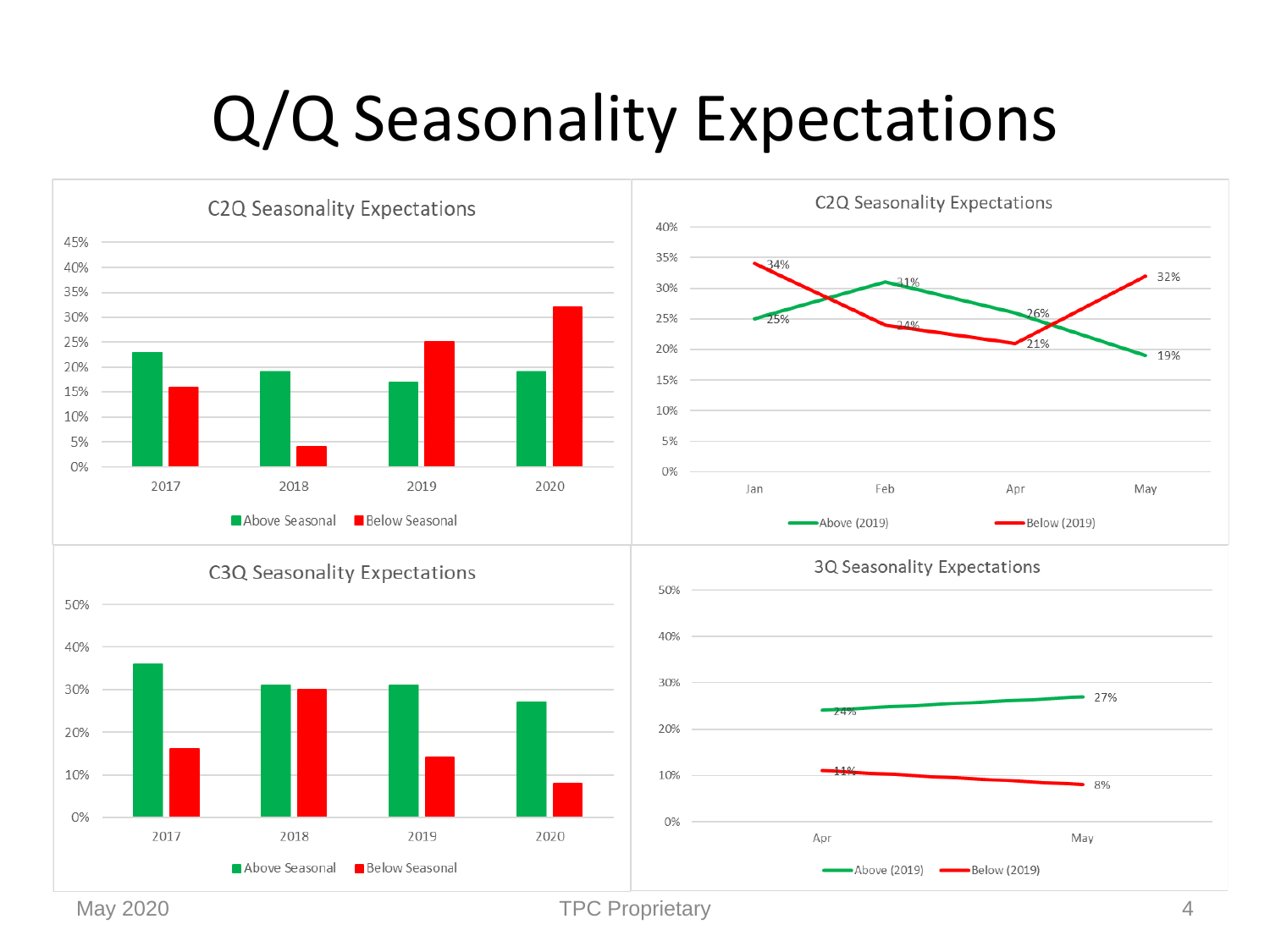## Q/Q Bookings Growth Expectations



May 2020 **TPC Proprietary** 5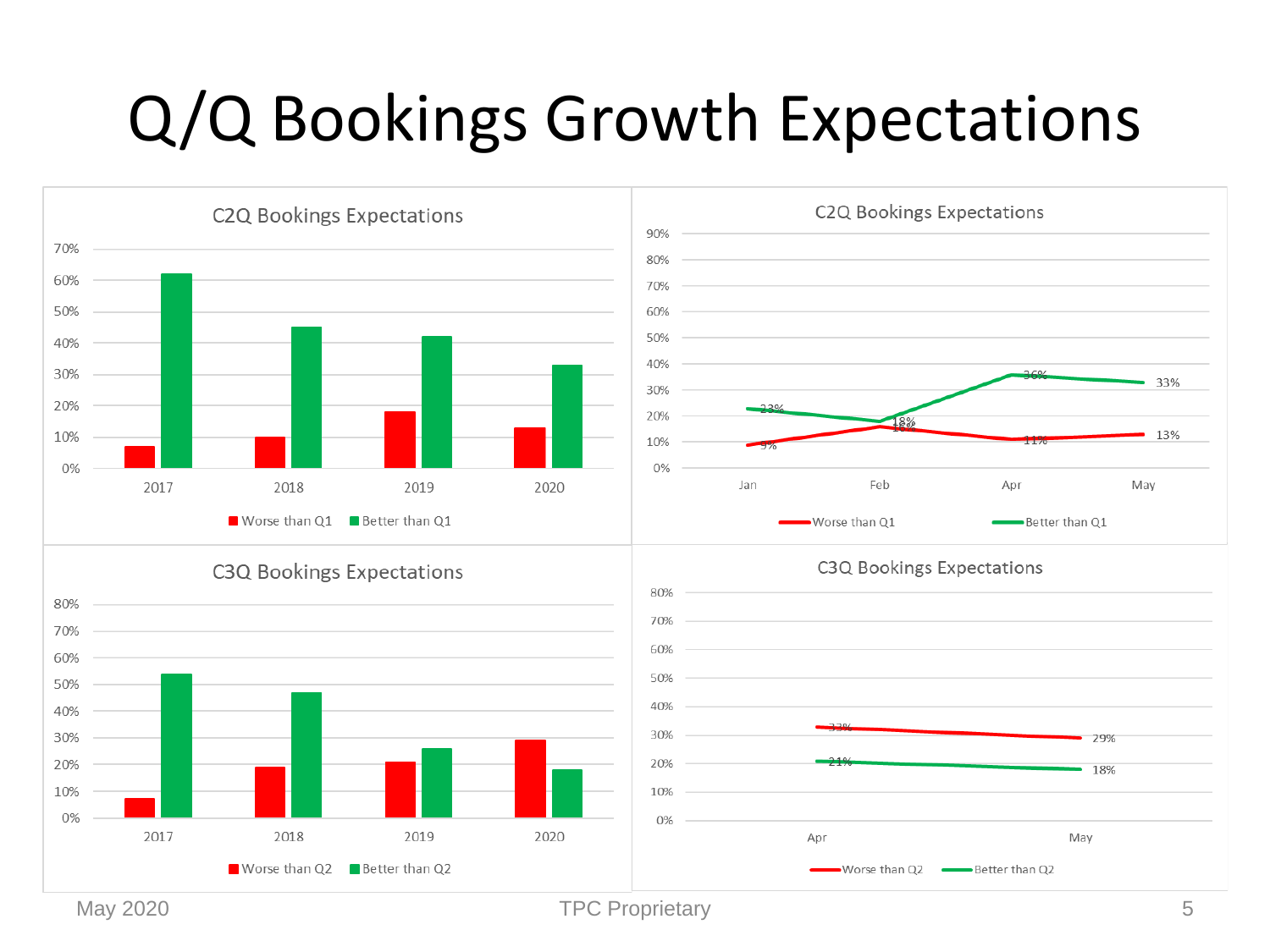#### Backlog Order Cancellations vs. 30 Days Ago

(Delta between increasing and decreasing cancellations – Higher % is more positive)

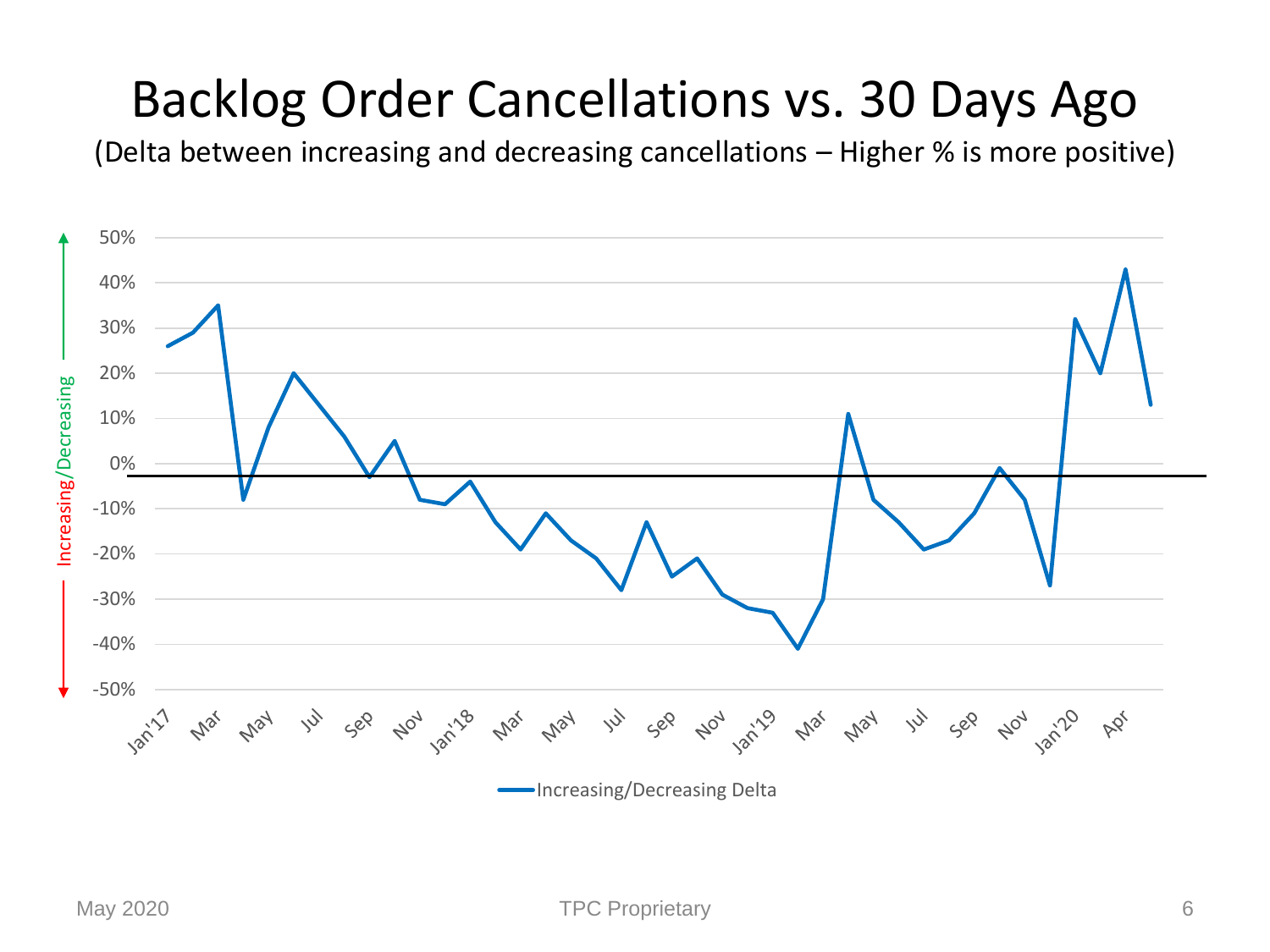## Inventory Status

(Using a scale of 1 to 5 with 1 being extremely low inventory, 3 being the normal amount, and 5 being extremely high; how do you view inventory levels for the following products?)

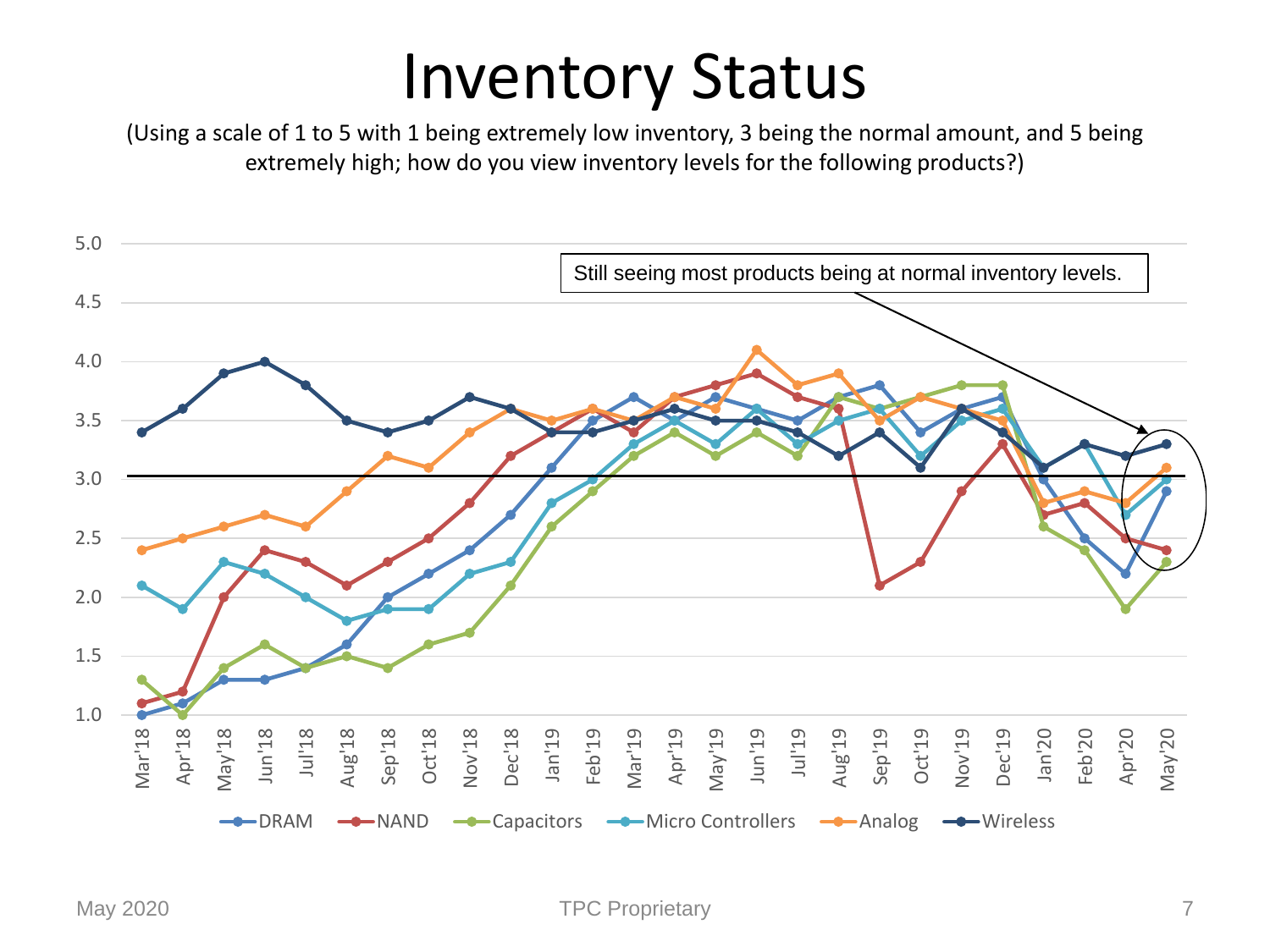# Q/Q Inventory Growth

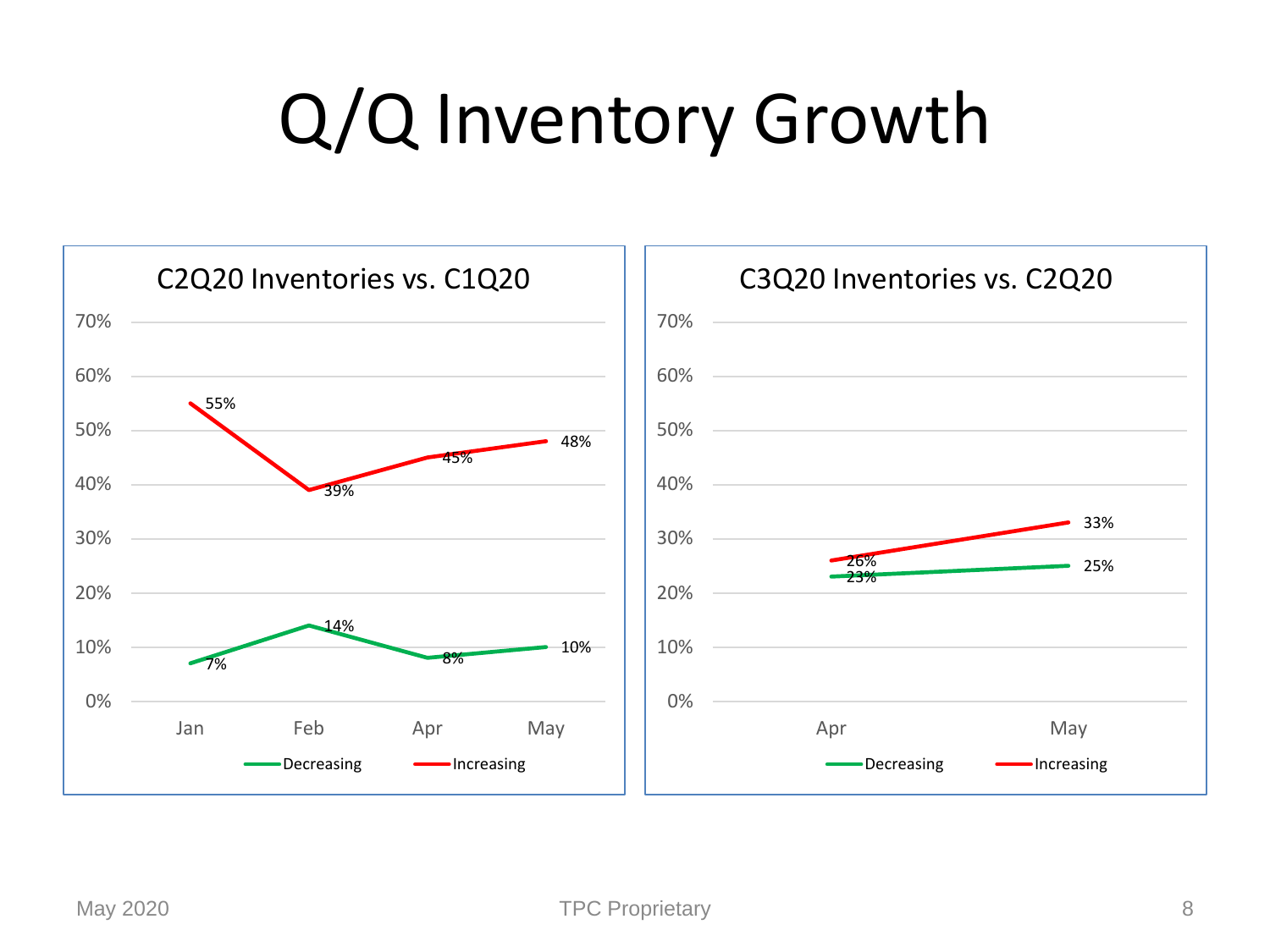# Q/Q Pricing Trends